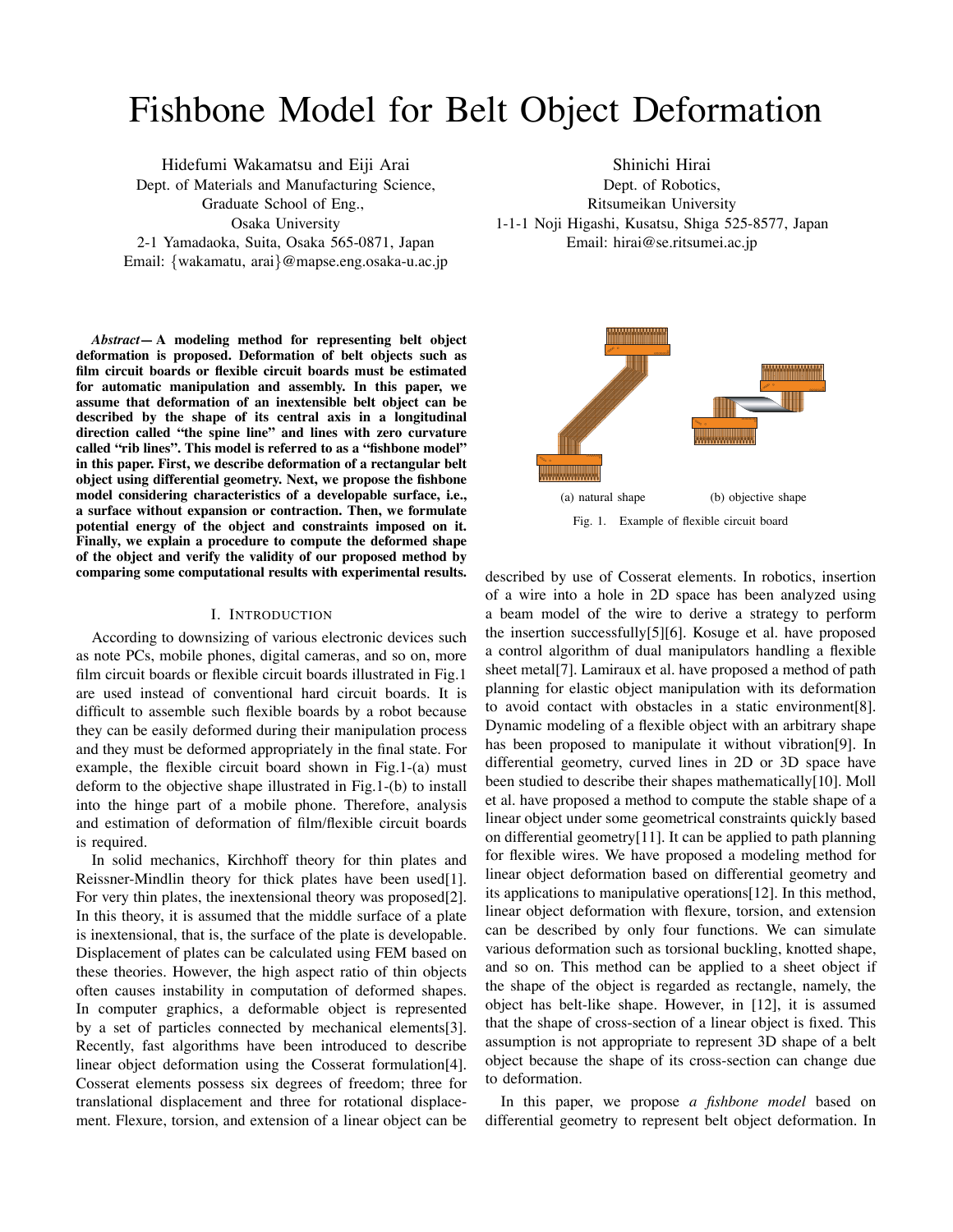

Fig. 2. Coordinates of belt object

this model, deformation of a belt object is represented using its central axis in a longitudinal direction referred to as *the spine line* and lines with zero curvature referred to as *rib lines*. The objective of manipulation of a flexible circuit board is to connect its ends to other devices. So, it is important to estimate position and orientation of ends of the board. This implies that we have to estimate more accurately its deformation in a longitudinal direction than that in a transverse direction. The fishbone model is suitable for representation of deformation in a longitudinal direction, that is, deformed shape of the spine line. Moreover, we can estimate belt object deformation if only the flexural rigidity of the object along the spine line is given. It indicates that we can easily identify the actual parameter of the object from experiment. First, we describe deformation of a rectangular belt object using differential geometry. Next, we propose the fishbone model considering characteristics of a developable surface, *i.e.*, a surface without expansion or contraction. After that, we formulate potential energy of the object and constraints imposed on it. Finally, a procedure to compute the deformed shape of the object was explained and some computational results are compared with experimental results.

# II. MODELING OF BELT OBJECT

## *A. Differential Geometry Coordinates*

In this section, we formulate the deformation of a belt object in 3D space. Assumptions in this paper are as follows:

- A belt object has rectangular shape.
- The width of the belt object is sufficiently small compared to its length.
- The object is inextensible. Namely, it can be bent and twisted but cannot be expanded or contracted.
- Both ends of the object cannot be deformed because connectors are attached to the ends.

In this paper, we focus on deformation of the central axis in a longitudinal direction of a belt object and attempt to represent the whole shape of the object using it.

Let  $U$  and  $V$  be the length and the width of the object, respectively. Let  $u$  be the distance from one end of the object along the central axis in its longitudinal direction and let  $v$  be the distance from the central axis in a transverse direction of the object. Let  $P(u, v)$  be a point on the object. In order to describe deformation of the central axis of a belt object, the global space coordinate system and the local object coordinate systems at individual points on the object are introduced as shown in Fig.2. Let  $O\text{-}xyz$  be the coordinate system fixed in space and P- $\xi \eta \zeta$  be the coordinate system fixed at an arbitrary point  $P(u, 0)$  on the central axis of the

object. Assume that the central axis in a longitudinal direction of the object is parallel to the  $y$ -axis and the normal vector of any point on the object is parallel to the x-axis in its natural state whereby the object has no deformation. Select the direction of coordinates so that the  $\xi$ -,  $\eta$ -, and  $\zeta$ -axes are parallel to the  $x$ -,  $y$ -, and  $z$ -axes, respectively, at the natural state. Deformation of the object is then represented by the relationship between the local coordinate system  $P-\xi\eta\zeta$  at each point on the object and the global coordinate system O $xyz$ . This is referred to as differential geometry coordinate representation. Let us describe the orientation of the local coordinate system with respect to the space coordinate system by use of Eulerian angles,  $\phi(u, 0)$ ,  $\theta(u, 0)$ , and  $\psi(u, 0)$ . The rotational transformation from the coordinate system  $P-\epsilon n\zeta$  to the coordinate system  $Q\text{-}xyz$  is expressed by the following rotational matrix:

$$
A(\phi, \theta, \psi) =
$$
\n
$$
\begin{bmatrix}\nC_{\theta}C_{\phi}C_{\psi} - S_{\phi}S_{\psi} & -C_{\theta}C_{\phi}S_{\psi} - S_{\phi}C_{\psi} & S_{\theta}C_{\phi} \\
C_{\theta}S_{\phi}C_{\psi} + C_{\phi}S_{\psi} & -C_{\theta}S_{\phi}S_{\psi} + C_{\phi}C_{\psi} & S_{\theta}S_{\phi} \\
-S_{\theta}C_{\psi} & S_{\theta}S_{\psi} & C_{\theta}\n\end{bmatrix}.
$$
\n(1)

For the sake of simplicity,  $\cos \theta$  and  $\sin \theta$  are abbreviated as  $C_{\theta}$  and  $S_{\theta}$ , respectively. Note that Eulerian angles depend on distance u. Let  $\xi$ ,  $\eta$ , and  $\zeta$  be unit vectors along the  $\xi$ -,  $\eta$ -, and  $\zeta$ -axes, respectively, at point  $P(u, 0)$ . These unit vectors are given by the first, second, and third columns of the rotation matrix, respectively. Namely,

$$
A(\phi, \theta, \psi) = \left[ \xi \mid \eta \mid \zeta \right]. \tag{2}
$$

Let  $x(u, 0) = [x(u, 0), y(u, 0), z(u, 0)]^T$  be the position vector of point  $P(u, 0)$ . The position vector can be computed by integrating vector  $\eta(u, 0)$ . Namely,

$$
\boldsymbol{x}(u,0) = \boldsymbol{x}_0 + \int_0^u \boldsymbol{\eta}(u,0) \, \mathrm{d}u,\tag{3}
$$

where  $x_0 = [x_0, y_0, z_0]^T$  is the position vector at the end point  $P(0, 0)$ .

Let  $\omega_{u\xi}$ ,  $\omega_{u\eta}$ , and  $\omega_{u\zeta}$  be infinitesimal ratios of rotational angles around the  $\xi$ -,  $\eta$ -, and  $\zeta$ -axes, respectively, at point  $P(u, 0)$ . They correspond to differentiation of rotational angles around these three axes with respect to distance  $u$  and they are described as follows:

$$
\begin{bmatrix} \omega_{u\xi} \\ \omega_{u\eta} \\ \omega_{u\zeta} \end{bmatrix} = \begin{bmatrix} -S_{\theta}C_{\psi} \\ S_{\theta}S_{\psi} \\ C_{\theta} \end{bmatrix} \frac{\mathrm{d}\phi}{\mathrm{d}u} + \begin{bmatrix} S_{\psi} \\ C_{\psi} \\ 0 \end{bmatrix} \frac{\mathrm{d}\theta}{\mathrm{d}u} + \begin{bmatrix} 0 \\ 0 \\ 1 \end{bmatrix} \frac{\mathrm{d}\psi}{\mathrm{d}u}.
$$
 (4)

Note that  $\omega_{u\zeta}$  corresponds to bend of the object,  $\omega_{u\eta}$  represents torsion of the object, and  $\omega_{u\xi}$  indicates curvature of the central line in a longitudinal direction on the object.

# *B. Description of Surface Bending*

Next, we consider general description of 3D surface. Let  $x(u, v)$  be the position vector of point  $P(u, v)$  on a surface. Let  $x_u(u, v)$  and  $x_v(u, v)$  be tangent vectors at point  $P(u, v)$ along  $u$ - and  $v$ -axes, respectively, and let  $e(u, v)$  be the normal vector at point  $P(u, v)$ . According to differential geometry, the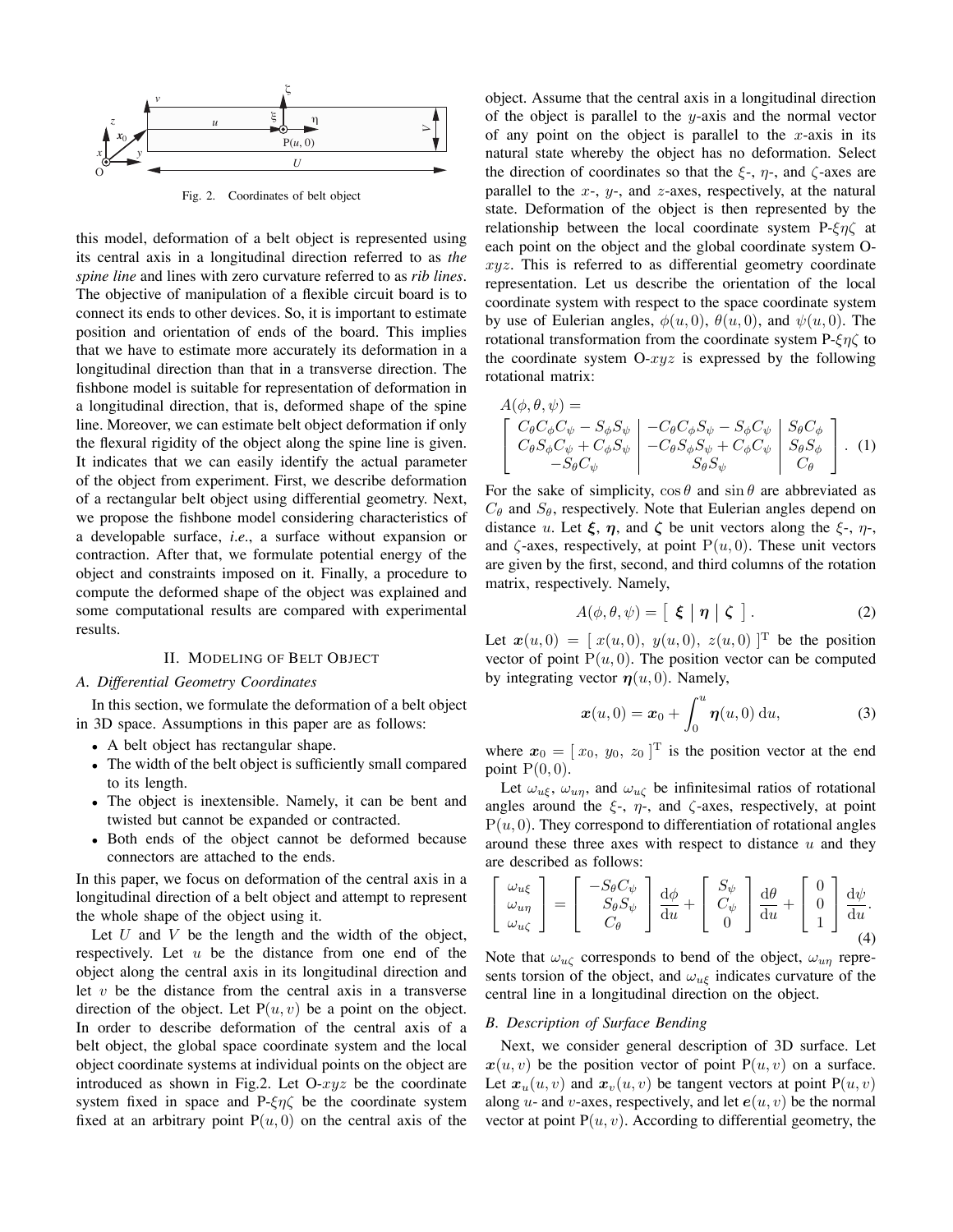normal curvature  $\kappa$  in direction  $\boldsymbol{d} = a x_u + b x_v$  is represented as follows:

$$
\kappa = \frac{La^2 + 2Mab + Nb^2}{Ea^2 + 2Fab + Gb^2},\tag{5}
$$

where  $E$ ,  $F$ , and  $G$  are coefficients of the first fundamental form and  $L, M$ , and  $N$  are those of the second fundamental form of the surface. These coefficients are defined as follows:

$$
E = \boldsymbol{x}_u \cdot \boldsymbol{x}_u,\tag{6}
$$

$$
F = \boldsymbol{x}_u \cdot \boldsymbol{x}_v,\tag{7}
$$

$$
G = \boldsymbol{x}_v \cdot \boldsymbol{x}_v,\tag{8}
$$

$$
L = \frac{\partial x_u}{\partial u} \cdot e,\tag{9}
$$

$$
M = \frac{\partial x_u}{\partial v} \cdot e,
$$
 (10)

$$
N = \frac{\partial x_v}{\partial v} \cdot e. \tag{11}
$$

The normal curvature  $\kappa$  depends on the direction  $d$  and its maximum value  $\kappa_1$  and its minimum value  $\kappa_2$  are called the principal curvatures. Direction  $d_1$  of the maximum curvature  $\kappa_1$  and direction  $\boldsymbol{d}_2$  of the minimum curvature  $\kappa_2$  are referred to as principal directions. The principal curvatures and the principal directions specify bend of a surface. A surface is also characterized by Gaussian curvature  $K(u, v)$  and the mean curvature  $H(u, v)$ . They are related to the principal curvatures  $\kappa_1$  and  $\kappa_2$  by

$$
K = \kappa_1 \kappa_2 = \frac{LN - M^2}{EG - F^2},\tag{12}
$$

$$
H = \frac{\kappa_1 + \kappa_2}{2} = \frac{EN - 2FM + GL}{2(EG - F^2)}.
$$
 (13)

Vectors  $x_u$ ,  $x_v$ , and *e* correspond to  $\eta$ ,  $\zeta$ , and  $\xi$  in this paper, respectively. Then, coefficients of the first fundamental form are  $E = 1$ ,  $F = 0$ , and  $G = 1$ , respectively. Moreover, the derivation of unit vectors  $\eta$  and  $\zeta$  can be described using infinitesimal ratios of rotational angles as follows:

$$
\frac{\partial \eta}{\partial u} = -\omega_{u\zeta}\xi + \omega_{u\xi}\zeta, \qquad (14)
$$

$$
\frac{\partial \zeta}{\partial u} = \omega_{u\eta} \xi - \omega_{u\xi} \eta = \frac{\partial \xi}{\partial v}.
$$
 (15)

Substituting eqs.(14) and (15) into eqs.(9) and (10),  $L$  and  $M$ can be represented as a function of infinitesimal angle ratios as follows:

$$
L = (-\omega_{u\zeta}\boldsymbol{\xi} + \omega_{u\zeta}\boldsymbol{\zeta}) \cdot \boldsymbol{\xi} = -\omega_{u\zeta},\qquad(16)
$$

$$
M = (\omega_{u\eta}\boldsymbol{\xi} - \omega_{u\xi}\boldsymbol{\eta}) \cdot \boldsymbol{\xi} = \omega_{u\eta}.
$$
 (17)

In contrast, N cannot be described by Eulerian angles. So, we introduce the fourth parameter  $\delta(u, 0)$ :  $N = \delta(u, 0)$ . It corresponds to the curvature in a transverse direction. Consequently, Gaussian curvature  $K$  and the mean curvature  $H$  is described by

$$
K = -\omega_{u\zeta}\delta - \omega_{u\eta}^2,\tag{18}
$$

$$
H = \frac{-\omega_{u\zeta} + \theta}{2}.\tag{19}
$$



Fig. 3. Fishbone model

Thus, bending of a surface is characterized by Eulerian angles  $\phi(u, 0), \theta(u, 0)$ , and  $\psi(u, 0)$  and the curvature in a transverse direction  $\delta(u, 0)$ . Note that K and H depends on not only coordinate  $u$  but also coordinate  $v$ . In this paper, we assume that the whole shape of a belt object can be described by the shape of the central axis in a longitudinal direction because the width of a belt object is sufficiently small compared to its length.

If a principal curvature  $\kappa_2$ , *i.e.*, the minimum value of the normal curvature is equal to zero, the surface is developable. Namely, it can be flattened without its expansion or contraction. Such surface is referred to as a *developable surface*. In this paper, we assume that a belt object is inextensible. Then, the deformed shape of the object corresponds to a developable surface. It means that the object bends in direction  $d_1$  and it is not deformed in direction  $d_2$ . Namely, a line the direction of which coincides with direction  $d_2$  is kept straight after deformation. In this paper, the central axis in a longitudinal direction of the object is referred to as the *spine line* and a line with zero curvature at a point on the object is referred to as a *rib line* as shown in Fig.3. We assume that bend and torsion of the spine line and direction of the rib line of each point specifies deformation of a belt object. This model is referred to as a *fishbone model* in this paper. Let  $\alpha(u, 0)$  be rib angle, which is the angle between the spine line and direction  $d_1$  as shown in Fig.4-(a). Let  $r(u)$  be a unit vector along a rib line at point  $P(u, 0)$  on the spine line. It is described by

$$
r = -\eta \sin \alpha + \zeta \cos \alpha. \tag{20}
$$

Then, coordinates of a point on a rib line and on either longitudinal edge  $x(u', \pm V/2)$  is represented as follows:

$$
\boldsymbol{x}(u', \pm V/2) = \boldsymbol{x}(u, 0) \pm \frac{V}{2\cos\alpha(u, 0)} \boldsymbol{r}(u, 0), \qquad (21)
$$

where  $u'$  satisfies

$$
u' = u + \frac{V}{2} \tan \alpha(u, 0).
$$
 (22)

Consequently, the whole shape of a belt object can be represented using five variables  $\phi(u)$ ,  $\theta(u)$ ,  $\psi(u)$ ,  $\delta(u)$ , and  $\alpha(u)$ . Note that they depend on only the distance  $u$  from one end of the object along the spine line.

## *C. Constraints on Belt Object Variables*

Let us consider conditions which five variables must satisfy so that the surface of a belt object is developable. Gaussian curvature  $K$  of a developable surface must be zero at any point. So, the following constraint is imposed on the object.

$$
K = -\omega_{u\zeta}\delta - \omega_{u\eta}^2 = 0, \quad \forall u \in [0, U]. \tag{23}
$$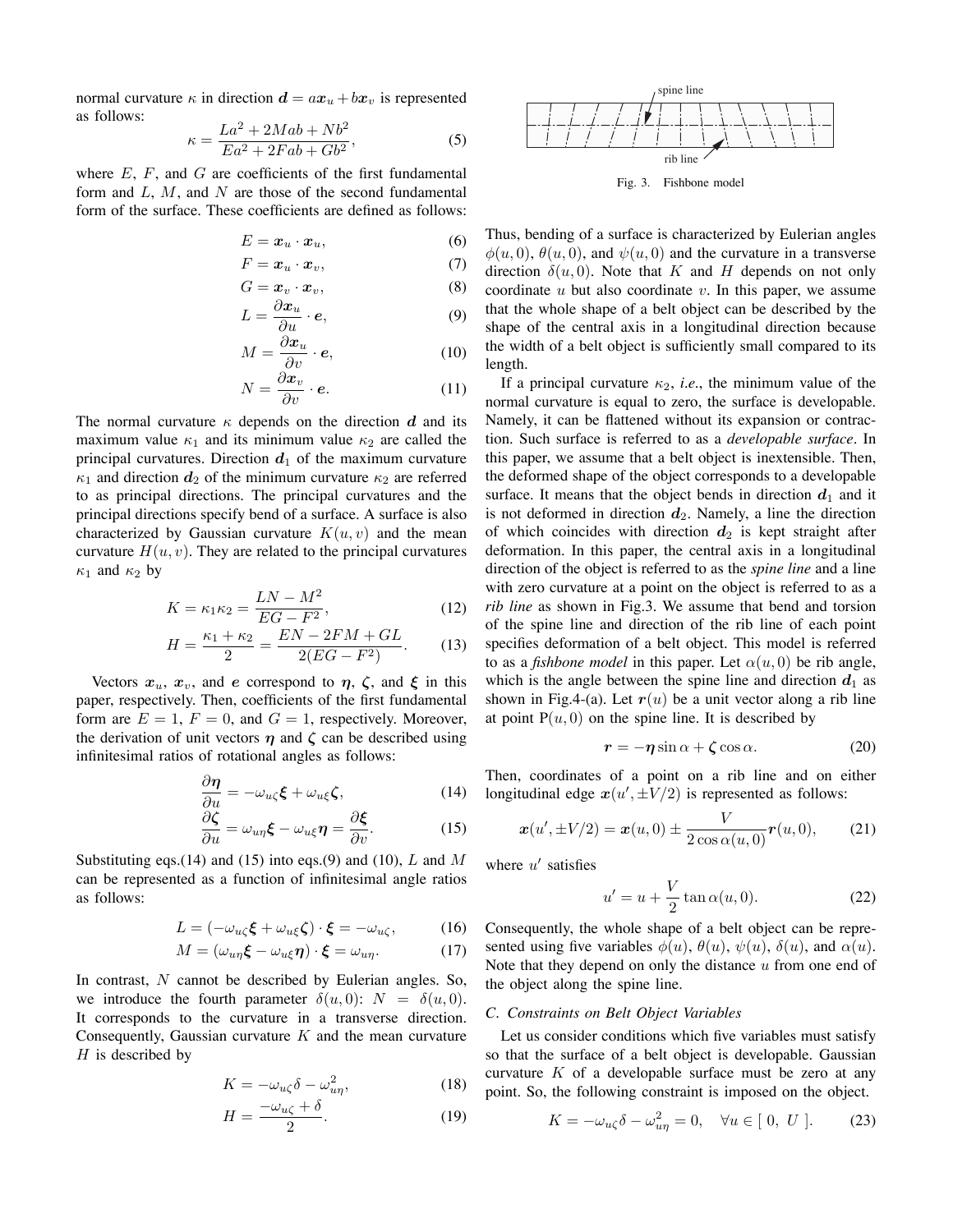

Fig. 4. Rib angle and rib lines

From eq.(23),  $\delta$  is described by

$$
\delta = -\frac{\omega_{u\eta}^2}{\omega_{u\zeta}}.\tag{24}
$$

Recall that infinitesimal ratio of rotational angle around  $\xi$ axis  $\omega_{u\xi}$  indicates curvature of the spine line on the object. In the initial state, the spine line is straight, that is, its curvature is constantly equal to zero. So,  $\omega_{u\xi}$  must be satisfied the following equation after any deformation because of the inextensibility of a belt object:

$$
\omega_{u\xi} = 0, \quad \forall u \in [0, U]. \tag{25}
$$

Moreover, as shown in Fig.4-(b), to prevent rib lines from intersecting with themselves on a belt object, the following inequalities must be satisfied:

$$
\frac{V}{2}\tan\alpha + \mathrm{d}u \ge \frac{V}{2}\tan(\alpha + \mathrm{d}\alpha),\tag{26}
$$

$$
\frac{\overline{V}}{2}\tan(\alpha + \mathrm{d}\alpha) + du \ge \frac{V}{2}\tan\alpha. \tag{27}
$$

Then, rib angle  $\alpha$  at any point on the spine line must be satisfied

$$
-\frac{2\cos^2\alpha}{V} \le \frac{d\alpha}{du} \le \frac{2\cos^2\alpha}{V}, \ \forall u \in [0, U].
$$
 (28)

Substituting eq. $(24)$  into eqs. $(5)$  and  $(19)$ . The normal curvature in direction  $d_1 = \xi \cos \alpha + \eta \sin \alpha$ , *i.e.*, a principal curvature  $\kappa_1$  is as follows:

$$
\kappa_1 = -\omega_{u\zeta} \cos^2 \alpha + 2\omega_{u\eta} \cos \alpha \sin \alpha - \frac{\omega_{u\eta}^2}{\omega_{u\zeta}} \sin^2 \alpha
$$

$$
= -\omega_{u\zeta} - \frac{\omega_{u\eta}^2}{\omega_{u\zeta}}
$$
(29)

Then,  $\alpha$  can be described as follows:

$$
\alpha = -\tan^{-1} \frac{\omega_{u\eta}}{\omega_{u\zeta}}.
$$
 (30)

Now, let us introduce parameter  $\beta(u)$ :

$$
\beta = \tan \alpha. \tag{31}
$$

Then,  $\beta$  must satisfy the following equation from eq.(30):

$$
\omega_{u\eta} + \omega_{u\zeta}\beta = 0, \ \forall u \in [0, U]. \tag{32}
$$

Moreover, eq.(28) is described as follows by substituting eq.(31):

$$
-\frac{2}{V} \le \frac{\mathrm{d}\beta}{\mathrm{d}u} \le \frac{2}{V}, \ \forall u \in [0, U]. \tag{33}
$$

Consequently, the shape of a belt object can be represented by four functions  $\phi(u)$ ,  $\theta(u)$ ,  $\psi(u)$ , and  $\beta(u)$ . And, they must satisfy eqs.(25), (32), and (33) in any state to maintain developability.

# *D. Potential Energy and Geometric Constraints*

Let us formulate the potential energy of a deformed belt object. We can assume that a belt object bends along direction  $d_1$  without torsional deformation. This implies that the shape of cross-section along rib line is fixed while that along a transverse direction can change. Then, the potential energy I can be described as follows assuming that the flexural energy is proportional to the bending moment at each point  $P(u)$ :

$$
I = \int_0^U \frac{R_f}{2 \cos \alpha} \kappa_1^2 du = \int_0^U \frac{R_f}{2 \cos \alpha} \frac{(\omega_{u\zeta}^2 + \omega_{u\eta}^2)^2}{\omega_{u\zeta}^2} du,
$$
\n(34)

where  $R_f$  represents the flexural rigidity of a belt object along the spine line at point  $P(u)$ . If rib angle  $\alpha$  is equal to zero, the width of an infinitesimal region for integration coincides with object width V. Then,  $R_f / \cos \alpha$  corresponds to the flexural rigidity along the spine line. If  $\alpha$  is not equal to zero, the width of a infinitesimal region becomes longer than the object width. This means that the latter region has larger potential energy than the former region even if they have the same principal curvature  $\kappa_1$ .

Next, let us formulate geometric constraints imposed on a belt object. The relative position between two points on the spine line of the object is often controlled during a manipulative operation of the object. Consider a constraint that specifies the positional relationship between two points on the object. Let  $\vec{l} = [l_x, l_y, l_z]^T$  be a predetermined vector describing the relative position between two operational points on the spine line,  $P(u_a)$  and  $P(u_b)$ . Recall that the spatial coordinates corresponding to distance  $u$  are given by eq.(3). Thus, the following equation must be satisfied:

$$
\boldsymbol{x}(u_b) - \boldsymbol{x}(u_a) = \boldsymbol{l}.\tag{35}
$$

The orientation at one point on the spine line of the object is often controlled during an operation as well. This constraint is simply described as follows:

$$
A(\phi(u_c), \theta(u_c), \psi(u_c)) = A(\phi_c, \theta_c, \psi_c), \tag{36}
$$

where  $\phi_c$ ,  $\theta_c$ , and  $\psi_c$  are predefined Eulerian angles at one operational point  $P(u_c)$ .

Therefore, the shape of a belt object is determined by minimizing the potential energy described by eq.(34) under necessary constraints for developability described by eqs.(25), (32), and (33) and geometric constraints imposed on the object described by eqs.(35) and (36). Namely, computation of the deformed shape of the object results in a variational problem under equational and inequality constraints.

# III. COMPUTATION OF BELT OBJECT DEFORMATION

#### *A. Computation Algorithm*

Computation of the deformed shape of a belt object results in a variational problem as mentioned in the previous section.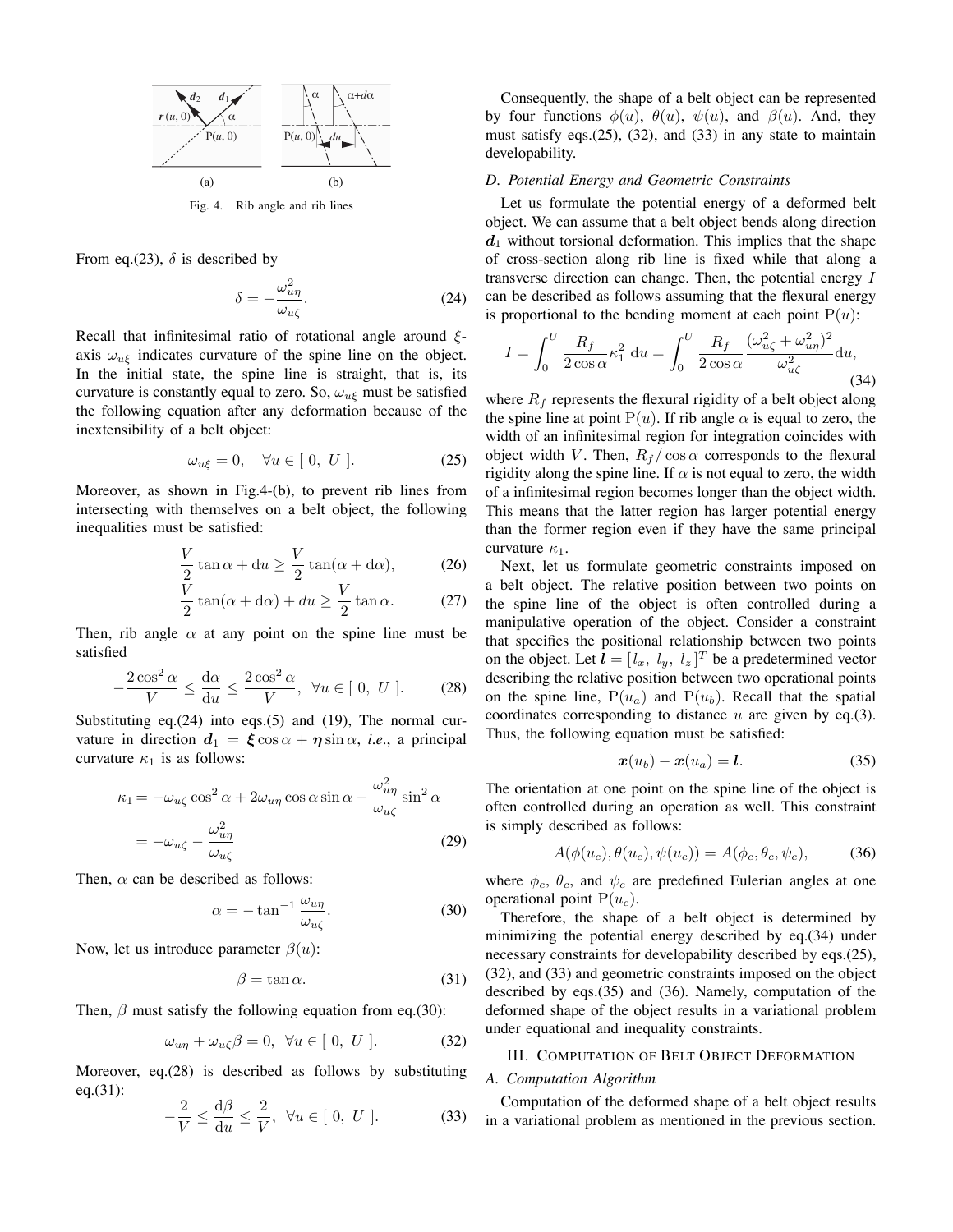In [12], we developed an algorithm based on Ritz's method [13] and a nonlinear programming technique to compute linear object deformation. In this paper, we apply such algorithm to the computation of belt object deformation.

Let us express functions  $\phi(u)$ ,  $\theta(u)$ ,  $\psi(u)$ , and  $\beta(u)$  by linear combinations of basic functions  $e_1(u)$  through  $e_n(u)$ :

$$
\phi(u) = \sum_{i=1}^{n} a_i^{\phi} e_i(u) \stackrel{\triangle}{=} \mathbf{a}^{\phi} \cdot \mathbf{e}(u), \quad (37)
$$

$$
\theta(u) = \sum_{i=1}^{n} a_i^{\theta} e_i(u) \stackrel{\triangle}{=} \mathbf{a}^{\theta} \cdot \mathbf{e}(u), \quad (38)
$$

$$
\psi(u) = \sum_{i=1}^{n} a_i^{\psi} e_i(u) \stackrel{\triangle}{=} \mathbf{a}^{\psi} \cdot \mathbf{e}(u), \quad (39)
$$

$$
\beta(u) = \sum_{i=1}^{n} a_i^{\beta} e_i(u) \stackrel{\triangle}{=} \mathbf{a}^{\beta} \cdot \mathbf{e}(u), \tag{40}
$$

where  $a^{\phi}$ ,  $a^{\theta}$ ,  $a^{\psi}$ , and  $a^{\beta}$  are vectors consisting of coefficients corresponding to functions  $\phi(u)$ ,  $\theta(u)$ ,  $\psi(u)$ , and  $\beta(u)$  respectively, and vector  $e(u)$  is composed of basic functions  $e_1(u)$ through  $e_n(u)$ . Substituting the above equations into eq.(34), potential energy  $I$  is described by a function of coefficient vectors  $a^{\phi}$ ,  $a^{\theta}$ ,  $a^{\psi}$ , and  $a^{\beta}$ . Constraints are also described by conditions involving the coefficient vectors. Especially, discretizing eqs.(25), (32), and (33) by dividing interval  $[0, U]$ into n small intervals yields a finite number of conditions. As a result, a set of the constraints is expressed by equations and inequalities in terms of the coefficient vectors.

Consequently, the deformed shape of a belt object can be derived by computing a set of coefficient vectors  $a^{\phi}$ ,  $a^{\theta}$ ,  $a^{\psi}$ , and  $a^{\beta}$  that minimizes the potential energy under the constraints. This minimization problem can be solved by the use of a nonlinear programming technique such as the multiplier method[14]. In this method, Lagrange multipliers are introduced as variables for optimization to satisfy given constraints.

# *B. Examples of Computation*

In this section, numerical examples demonstrate how the proposed method computes the deformed shape of a belt object. The following set of basic functions are used in the computation of these examples:

$$
e_1 = 1, \qquad e_2 = u,\tag{41}
$$

$$
e_{2i+1} = \sin \frac{\pi i u}{U},\tag{42}
$$

$$
e_{2i+2} = \cos \frac{\pi i u}{U}, \quad (i = 1, 2, 3, 4). \tag{43}
$$

Assume that the length of the object  $U$  is equal to 1, its width  $V$  is equal to 0.1, and its flexural rigidity along the spine line  $R_f$  is constantly equal to 1. Necessary constraints for developability described by eqs.(25), (32), and (33) are divided into 16 conditions at point  $P(iU/15)$   $(i = 0, \dots, 15)$ respectively in the following examples. All computations were performed on a 750MHz Alpha 21264 CPU with 512MB



Fig. 6. Computational result of example 1

memory operated by Tru64UNIX. Programs were compiled by a Compaq C Compiler V6.1 with optimization option -O4.

Fig.5 shows the first example of belt object deformation. In this example, positional constraints imposed on a belt object are described by

$$
\boldsymbol{x}(U) = \int_0^U \boldsymbol{\eta}(u) \, \mathrm{d}u = \begin{bmatrix} 0 \\ 0.5 \\ 0.1 \end{bmatrix} U. \tag{44}
$$

Orientational constraints are represented as follows:

$$
\phi(0) = \theta(0) = \psi(0) = \beta(0) = 0,
$$
\n(45)

$$
\phi(U) = \theta(U) = \psi(U) = \beta(U) = 0.
$$
 (46)

This means that directions of the spine line at both ends are parallel but they are not collinear. Then, this optimization problem has 40 variables for Eulerian angles and the rib angle, 11 for geometrical constraints, and 64 for necessary constraints for developability. Fig.6 shows computational results. Fig.6- (a), -(b), and -(c) illustrate the top, front, and side view of the object, respectively. As shown in this figure, the object is bent and twisted to satisfy given geometric constraints. This implies that rib angle  $\alpha$  varies with distance u. Fig.7 shows the relationship between  $\alpha$  and u. Considering eq.(34), it is found that  $\alpha$  becomes smaller, that is,  $\cos \alpha$  becomes larger at a point with a large curvature such as the midpoint of the object to reduce its potential energy. The maximum height of the object is 0.35U. The computation time was about 1200 seconds.

Fig.8 shows the second example. Positional and orienta-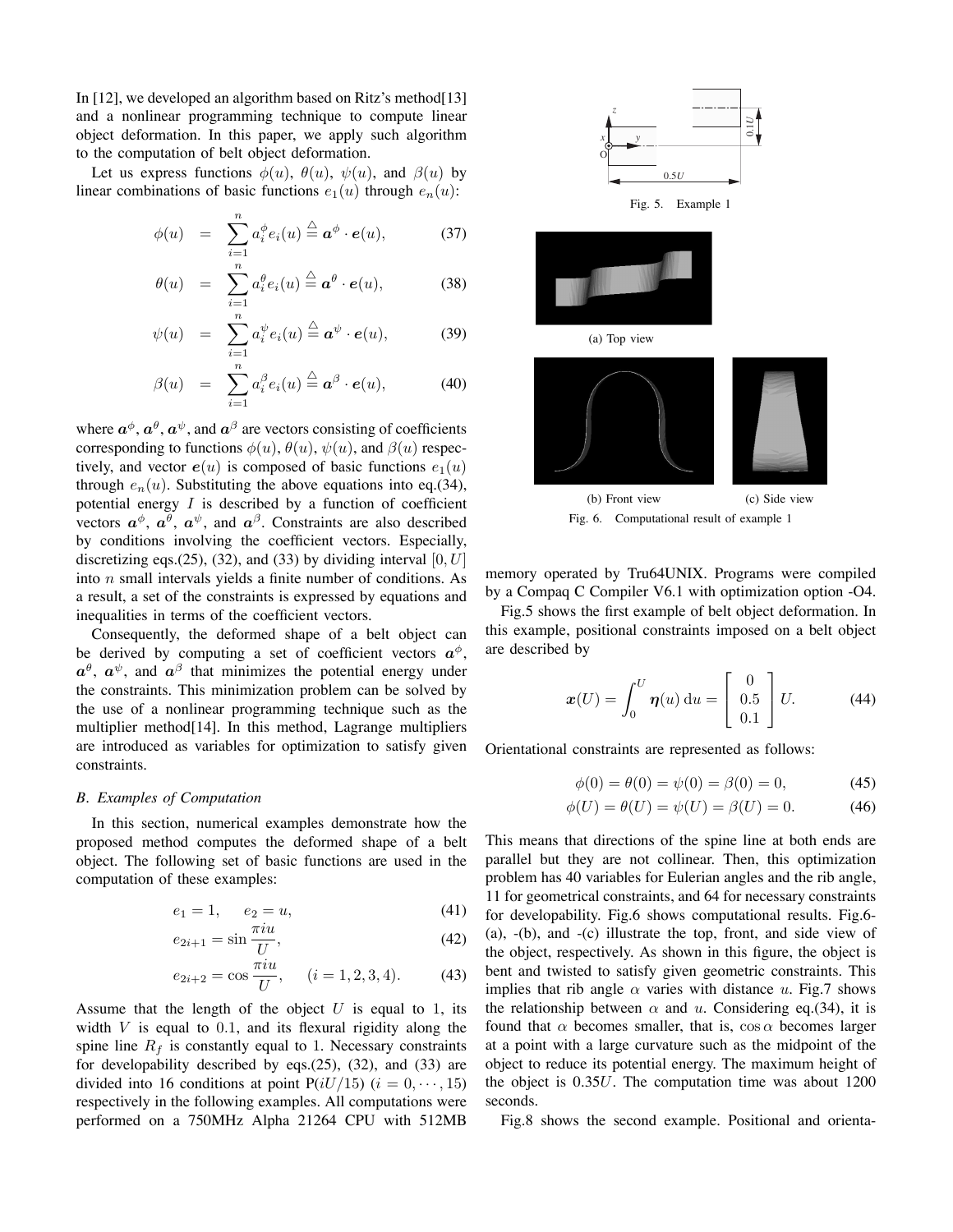

Fig. 8. Example 2

tional constraints are described by

$$
\boldsymbol{x}(U) = \int_0^U \boldsymbol{\eta}(u) \, \mathrm{d}u = \begin{bmatrix} 0 \\ 0.7 \\ 0 \end{bmatrix} U, \tag{47}
$$

$$
\phi(0) = \theta(0) = \psi(0) = \beta(0) = 0,
$$
\n(48)\n
$$
\begin{bmatrix}\n0 & 1 \\
0 & 1\n\end{bmatrix}
$$

$$
\eta(U) = \begin{bmatrix} 0 \\ \cos(\pi/6) \\ \sin(\pi/6) \end{bmatrix}, \zeta(U) = \begin{bmatrix} 0 \\ -\sin(\pi/6) \\ \cos(\pi/6) \end{bmatrix}, (49)
$$

$$
\beta(U) = 0.
$$
 (50)

Namely, both end of the spine line are on the same line but directions of the spine line at these points are different. Fig.9 shows computational results and Fig.10 shows the relationship between  $\alpha$  and  $u$ . As shown in these figures, at parts close to both ends of the object, where the object kinks,  $\alpha$  has a large value. Coordinates of the object peak are  $[0.3U, 0.4U, -0.01U]^T$ . This computation took about 1500 seconds.

#### IV. EXPERIMENTS OF BELT OBJECT DEFORMATION

In this section, the computation results are experimentally verified by measuring the deformed shape of a belt object. We



(b) Front view (c) Side view Fig. 9. Computational result of example 2



Fig. 11. Experimental result of example 1

measured the shape of a rectangular polystyrol sheet which is 200mm long, 20mm wide, and  $140 \mu$ m thick with a 3D scanner. Their flexural rigidity is unknown but from eq.(34), it is found that the deformed shape is independent of it when it is constant along the spine line. Fig.11 shows the experimental result of deformation illustrated in Fig.5. The computational result shown in Fig.6 almost coincide with this experimental result. Fig.12 shows the experimental result of deformation illustrated in Fig.8. As shown in this figure, the computed shape on  $xy$ and  $xz$ -planes is qualitatively similar to the actual shape and  $x$ and  $y$ -coordinates of the object peak almost coincide. Thus, our method can estimate bending and torsional deformation of a rectangular belt object using only flexural rigidity of the object along its spine line if the object is isotropic.

# V. DISCUSSION OF FISHBONE MODEL

In this section, we discuss our proposed model. Recall that the surface of an inextensible belt object corresponds to a developable surface, which is a kind of ruled surfaces. A ruled surface is a surface that can be swept out by moving a straight line, which is called a ruling, in 3D space and it can be formulated as follows:

$$
\boldsymbol{x}(u,v) = \boldsymbol{p}(u) + v\boldsymbol{q}(u),\tag{51}
$$

where  $p(u)$  and  $q(u)$  are referred to as the base curve and the director curve, respectively. Rib lines in the fishbone model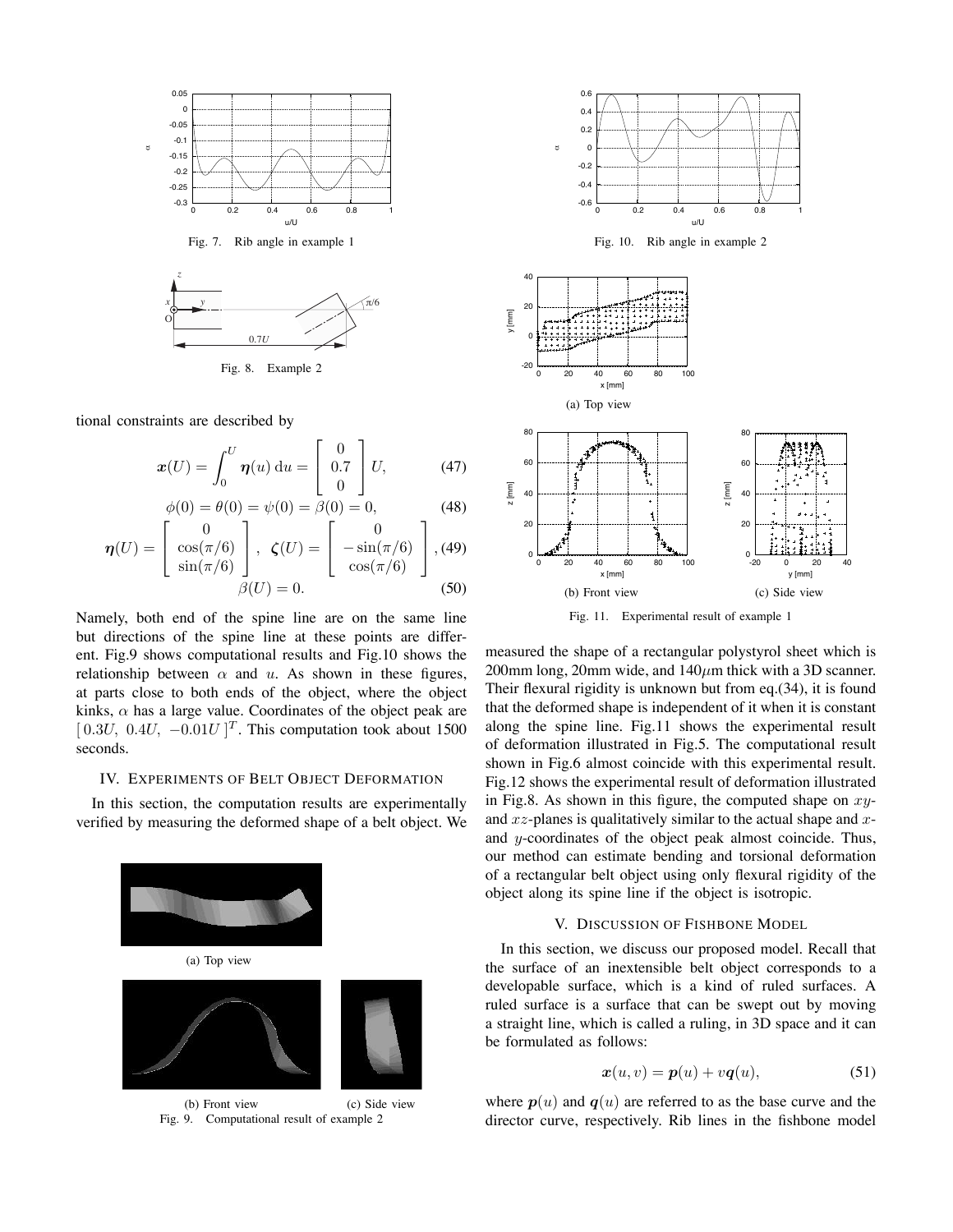

Fig. 12. Experimental result of example 2

correspond to rulings. Moreover, *x* and *r* in eq.(21) are similar to the base curve and the director curve, respectively. The formulation described by eq.(51) is sufficient to represent the object surface after deformation. However, it is not suitable for representation of energy increment from the initial shape. To estimate potential energy of the object and to derive its stable shape, we have to specify dependent parameters on deformation and independent parameters of deformation. As a belt object is assumed to be inextensible, its shape in  $uv$ space is not changed by any deformation. This means that the length, width, and angle between  $u$ - and  $v$ -axes are constant. So,  $E = 1$ ,  $G = 0$ ,  $F = 1$ . Furthermore, the constraint described by eq.(25) is added for straightness of the spine line in *uv*-space. Then, the object only can be bent around  $\zeta$ axis and twisted around  $\eta$ -axis, and the rib angle is determined from these bend and torsion. As mentioned before, the object shape is represented by four variables  $\phi(u)$ ,  $\theta(u)$ ,  $\psi(u)$ , and  $\beta(u)$ . Note that they must satisfy constraints described by eqs.(25) and (32). Therefore, we can conclude that deformation of an inextensible belt object is described by two independent variables.

Some flexible circuit boards bend like a polygonal line as shown in Fig.1 or curve like a circular arc. Let us discuss application of our model to such bent/curved boards. First, to represent a belt object with multiple bends, Eulerian angles and rib angles of straight parts between bends should be defined separately. The deformed shape of the object is then derived by minimizing total potential energy of each part. But, continuity of the rib line at each bend should be discussed. Fig.14 shows a computational result of deformation of a belt object with one bend illustrated in Fig.13. Next, let us consider a curved belt object. As we assume that the spine line is straight in this paper,  $\omega_{u\xi}$  is constantly equal to zero. If an object is curved with a certain curvature,  $\omega_{u\xi}$  must be equal to that curvature even if the object deforms. We can impose this constraint on the object instead of eq.(25). This implies that our proposed method can be applied to a curved belt object. Fig.16 shows a computational result of deformation of a curved belt object illustrated in Fig.15. Thus, our proposed



Fig. 13. Bent Belt Object



(a) Top view



(b) Front view (c) Side view Fig. 14. Deformation of Bent Belt Object

method can represent deformation of various belt objects.

# VI. CONCLUSIONS

A fishbone model based on differential geometry to represent belt object deformation was proposed toward manipulation/assembly of film/flexible circuit boards. First, deformation of a rectangular belt object was described using differential geometry. Next, the fishbone model was proposed by considering characteristics of a developable surface. In this model, deformation of a belt object is represented using the shape of the spine line and the direction of straight rib lines. Then, we can estimate belt object deformation if only the flexural rigidity of the object along the spine line is given. After that, we formulate potential energy of the object and constraints imposed on it. Finally, a procedure to compute the deformed shape of the object was explained and some computational results were compared with experimental results. They demonstrated that the fishbone model can represent deformation of a belt object qualitatively well.